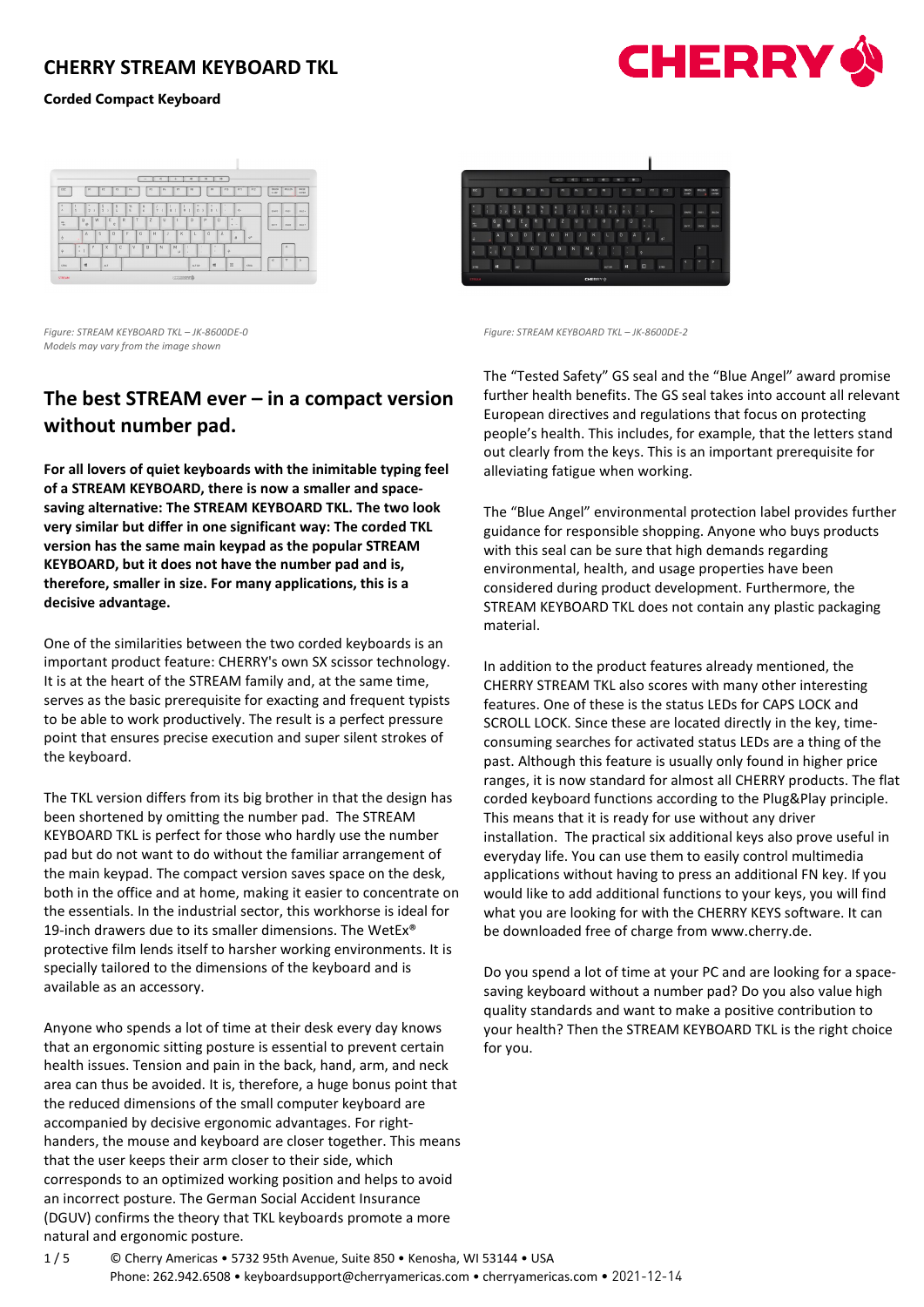**Corded Compact Keyboard**

## **Decisive advantages**

### **Optimum operating comfort:**

- $\rightarrow$  Space-saving design through omitting the numeric keypad
- $\rightarrow$  Improved, ergonomic shoulder posture (due to shorter distance between keyboard and mouse)
- $\rightarrow$  Alphanumeric section according to DIN ISO 9995-1
- $\rightarrow$  6 multimedia keys
- $\rightarrow$  2 integrated status displays for Caps Lock and Scroll buttons

### **Maximum productivity:**

- $\rightarrow$  CHERRY SX scissor mechanism
- $\rightarrow$  Super silent keystroke

### **Highest quality:**

- $\rightarrow$  Rubberized feet for perfect slip resistance
- $\rightarrow$  Integrated metal plate for maximum torsional rigidity
- $\rightarrow$  Blue Angel eco-label

### **Very latest design:**

- $\rightarrow$  Low profile
- $\rightarrow$  GS certificate

## **Technical specifications**

**Layout (country or language):** Depends on product, see "Models" table **Housing color:** Depends on product, see "Models" table **Weight (product):** approx. 1.5 lb **Total weight (with packaging):** approx. 1.83 lb **Storage temperature:** -4 °F to 140 °F, max. 85% humidity **Operating temperature:** 32 °F to 104 °F, max. 85% humidity **Power input:** max. 20 mA **Connection:** USB **Reliability:** MTBF > 80,000 hours **Product approvals:** • CE • FCC • VDE GS • Blue Angel • China RoHS • UKCA • Windows Hardware Compatibility **System requirements:** USB port (type A) Windows 11, 10, 8 or 7 **Scope of delivery:**

- Corded keyboard • Operating instructions
- **Cable length:**

Approx. 180 cm

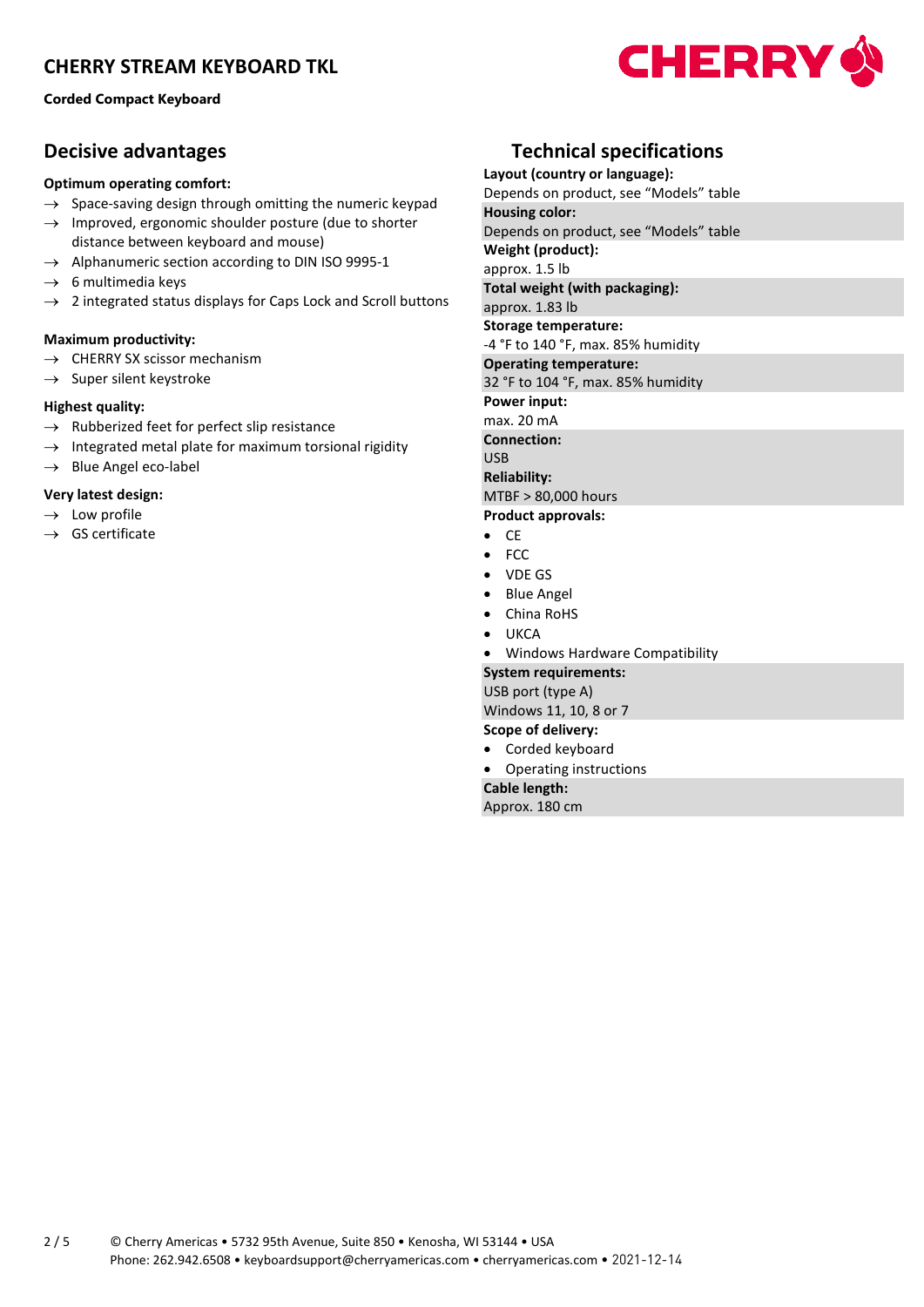**Corded Compact Keyboard**



# **Technical specifications (continued)**

#### **Product dimensions:**

Keyboard: approx. 14.84 x 6.42 x .71 in (feet folded in) approx. 14.84 x 6.42 x 1.11 in (feet folded out)

#### **Packaging dimensions:**

approx. 15.35 in x 8.11 in x .79 in

### **Keyboard:**

- Key technology: SX
- Service life of standard key > 20 million strokes
- Alphanumeric section according to DIN ISO 9995-1
- Anti-slip feet: 7 pieces (.71 x .16 in)
- Rubber feet
- Status display: Caps Lock and Scroll buttons
- Number of additional keys: 6
- Additional key functions: Volume down, sound on/off, volume up, previous track, start/pause, next track

#### **Packaging unit;**

Number of products in outer package 10 Number of outer packages per pallet 40

### **Warranty**

We put a lot of dedication and hard work into the development of our products and we are proud of their quality. This is why, in addition to the statutory guarantee mentioned in the operating instructions, we are granting an expanded manufacturer's guarantee that is subject to the conditions stated below. For the first two years after delivery, the statutory warranty applies. In the third year after delivery, CHERRY voluntarily grants an additional warranty according to the following conditions ("extended warranty"). In the event of a defect, please contact the seller of your CHERRY product. Do not carry out any repairs on your own and do not open the product. There is no warranty if unauthorized changes to the product cause a defect. Conditions for the extended warranty

In the case of a defect after the first 2 years after delivery of the CHERRY product, CHERRY grants its customers for the additional period of one year the right to assert claims for cure, i.e. demand that the defect is remedied or a thing free of defects is supplied. The extended warranty is to be asserted against the seller of the CHERRY product upon presentation of the original invoice, proof of purchase or a comparable proof of the time of purchase. CHERRY, and the seller of the CHERRY product, where applicable, shall remedy the defect in the event the customer has justified claims for cure under the terms of the extended warranty. Excluded from the extended warranty are damages caused by improper use, in particular by the effects of chemical substances, other damages caused by external influences, as well as normal wear and tear and optical changes, in particular discoloration or abrasion of shiny areas. Also excluded from the extended warranty are accessories and other parts which are not an integral part of the purchased item.

Errors, technical changes and delivery possibilities excepted. Technical information refers only to the specifications of the products. Features may differ from the information provided.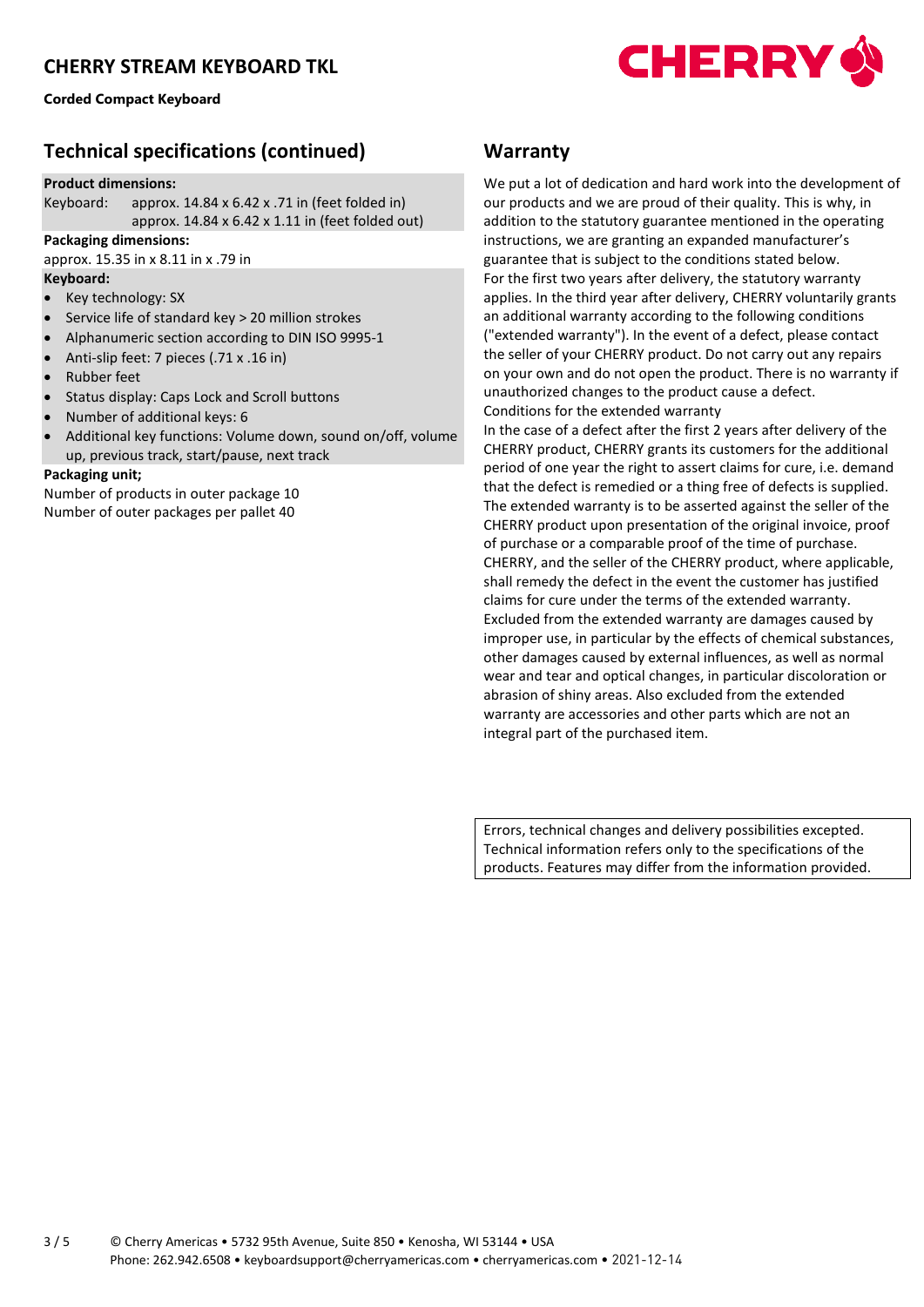Corded Compact Keyboard

## **Models:**



*Image: CHERRY KEYBOARD TKL – JK-8600DE-0*

# **JK-8600xx-0 (Pale-grey)**

|                 | Product name                       | Order number | EAN-Code       | Layout<br>(country or language) | Housing color | Number of Keys |
|-----------------|------------------------------------|--------------|----------------|---------------------------------|---------------|----------------|
|                 | <b>ICHERRY STREAM KEYBOARD TKL</b> | JK-8600BE-0  | 4025112097393  | Belgium                         | Pale-grey     | $88 + 6$       |
| $\overline{2}$  | <b>ICHERRY STREAM KEYBOARD TKL</b> | JK-8600CH-0  | 4025112097362  | Switzerland                     | Pale-grey     | $88 + 6$       |
| 3               | <b>ICHERRY STREAM KEYBOARD TKL</b> | JK-8600DE-0  | 4025112097324  | Germany                         | Pale-grey     | $88 + 6$       |
| $\overline{4}$  | <b>ICHERRY STREAM KEYBOARD TKL</b> | JK-8600ES-0  | 14025112097447 | Spain                           | Pale-grey     | $88 + 6$       |
| 5               | <b>ICHERRY STREAM KEYBOARD TKL</b> | JK-8600EU-0  | 4025112097355  | US-English with EURO symbol     | Pale-grey     | $87 + 6$       |
| $6\phantom{.}6$ | <b>ICHERRY STREAM KEYBOARD TKL</b> | JK-8600FR-0  | 4025112097331  | <b>IFrance</b>                  | Pale-grey     | $88 + 6$       |
| 7               | <b>ICHERRY STREAM KEYBOARD TKL</b> | JK-8600GB-0  | 4025112097348  | IUK.                            | Pale-grey     | $88 + 6$       |
| 8               | <b>ICHERRY STREAM KEYBOARD TKL</b> | JK-8600IT-0  | 4025112097386  | Italy                           | Pale-grey     | $88 + 6$       |
| 9               | <b>ICHERRY STREAM KEYBOARD TKL</b> | JK-8600PN-0  | 4025112097379  | Pan-Nordic                      | Pale-grey     | $88 + 6$       |
| 10              | <b>ICHERRY STREAM KEYBOARD TKL</b> | JK-8600CN-0  | 4025112097416  | US/CN-Layout                    | Pale-grey     | $87 + 6$       |
|                 | <b>ICHERRY STREAM KEYBOARD TKL</b> | JK-8600CS-0  | 4025112097409  | Czech Republic                  | Pale-grey     | $88 + 6$       |
| 12              | <b>CHERRY STREAM KEYBOARD TKL</b>  | JK-8600SL-0  | 4025112097430  | Croatia / Slovenia              | Pale-grey     | $88 + 6$       |
| 13              | <b>CHERRY STREAM KEYBOARD TKL</b>  | JK-8600US-0  | 840183606039   | US-Layout                       | Pale-grey     | $87 + 6$       |